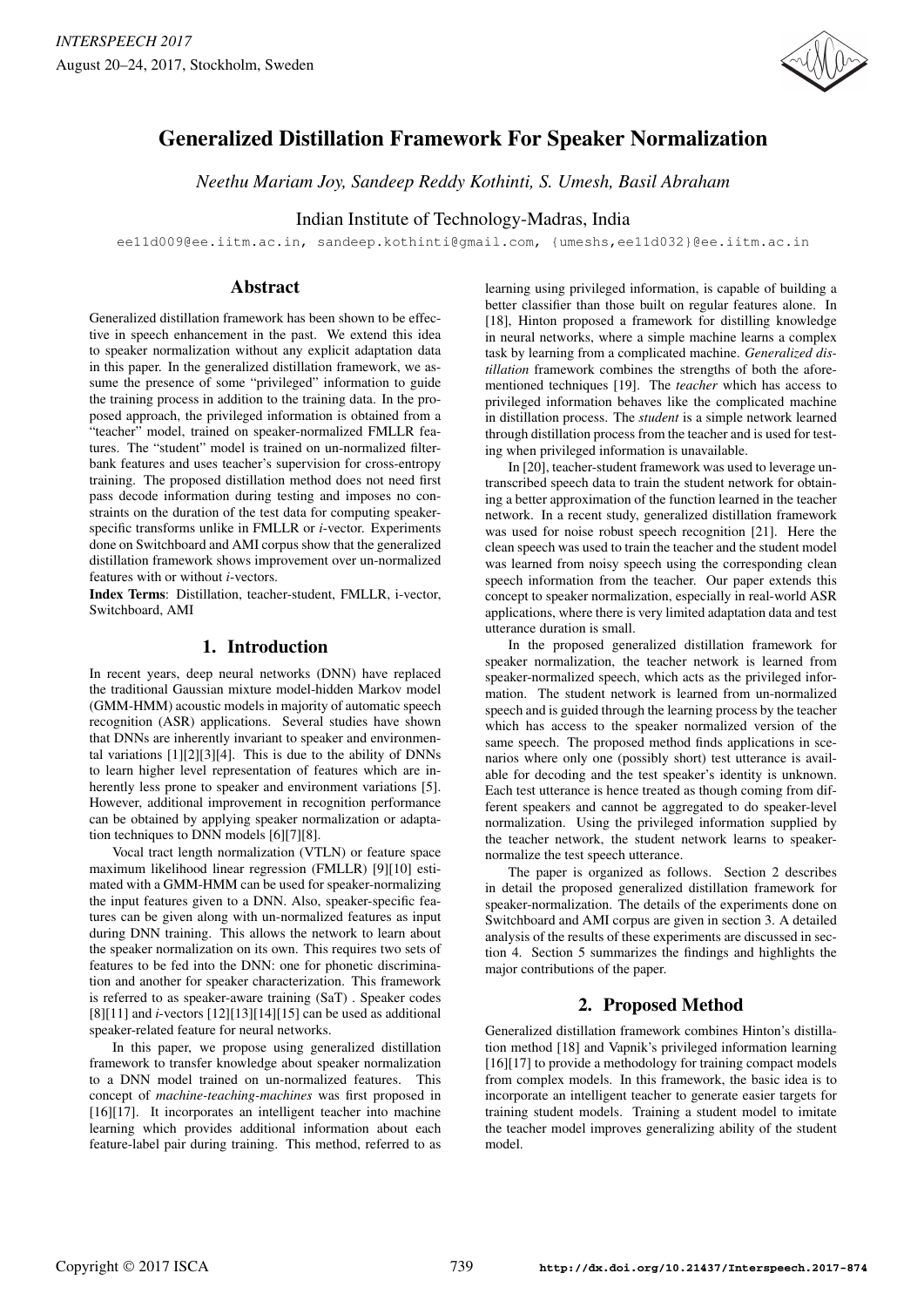

Figure 1: *Proposed Generalized Distillation Framework for speaker normalization*

In this paper, we propose to use generalized distillation method for building acoustic models which can provide speaker normalization without any explicit adaptation data or first pass decode information. The concept is illustrated in Figure 1. A DNN model trained on FMLLR features is the teacher. The student DNN model is trained on filterbank features. Posterior distribution for each data point in the train data provides information about competing classes. This helps the student model to learn the inherent structure of the train data like speaker variations, environment variations etc. Since the teacher model in the proposed framework is trained on speaker normalized FMLLR features, the student model will learn to normalize for speaker variations and use this knowledge during decoding phase. The algorithm for the proposed approach is as follows:

Algorithm 1 Training of student DNN in the proposed generalized distillation framework for speaker normalization

- 1. Train teacher DNN with FMLLR features.
- 2. Pass FMLLR features through teacher DNN to generate output posterior probabilities.
- 3. Prune these posterior probabilities and retain top 50 candidates. These are the soft targets  $(s_i)$  for student DNN.
- 4. Combine these soft targets with GMM-HMM alignments (hard targets  $y_i$ ) for supervising the student DNN.
- 5. Objective function for training student DNN model on filterbank features  $(\mathbf{x}_i)$  is,

$$
f_s = \arg\min_{f \in \mathcal{F}_s} \frac{1}{n} \sum_{i=1}^n [(1-w) * l(y_i, \sigma(f(\mathbf{x}_i)))) + w * l(s_i, \sigma(f(\mathbf{x}_i)/T))] \quad (1)
$$

where, T is temperature factor and  $w \in [0, 1]$  is the weight parameter.

Temperature  $T$  is a scaling parameter which is applied on the logit units of the output layer of both the teacher and student DNNs. Temperature applied on teacher model controls the peakiness of the softmax outputs and increasing  $T$  will make targets softer. Output layer contains two softmax activation functions, one applied directly on logit units and other one applied on scaled logit units. Since softmax outputs, soft and hard targets are probability distributions, cross-entropy criterion is used as objective function during parameter estimation. Imitation factor w controls the extent of imitation by the student. Since there is no direct measure of finding the generalizing ability of the teacher, optimal values of  $T$  and  $w$  should be found empirically. In this paper, we used  $w = 0.5$  and  $T = 1$ .

#### 2.1. FMLLR vs Proposed Approach

The proposed method can overcome the following requirements of FMLLR transform estimation during decoding.

- First pass transcription during decode
- GMM-HMM for FMLLR test feature extraction
- Atleast 30sec of data for robust FMLLR estimation

However, the student DNN, once trained, requires only plain filterbank features while decoding. Hence, it is ideal for online real-world ASR applications where test utterances are short and FMLLR estimation is not feasible.

#### 2.2. *i*-vector vs Proposed Approach

*i*-vectors are another alternative to generate speaker adapted acoustic models and they can be generated even for short utterances. But, these speaker adapted models still require *i*-vector computation during decoding. When *i*-vectors are computed on a per-utterance level during decoding, like in a practical ASR system, degradation in performance is observed. The proposed method does not impose a constraint like this. Our experiments show that the proposed approach performs significantly above DNNs trained on *i*-vector appended filterbank features.

### **3. Experimental Details**

Experiments were conducted on Switchboard–1 Release 2 telephone speech corpus [22] and AMI corpus [23][24], the details of which are given below.

Switchboard corpus comprises of 2400 two–sided telephone conversations collected from 543 speakers from all over the United States. The experiments were conducted on 33–hour (30K utterances) and 110–hour (100K utterances) subset of the train data as mentioned in the Kaldi recipe. HUB5 English evaluation dataset [25] of conversational telephonic speech with 2.1 hours of audio was used for decoding. A 4-gram language model built by adding Fisher English corpus [26] to the entire Switchboard train data was used as the decode language model.

AMI meeting corpus<sup>1</sup> consists of 100 hours of meeting recordings. The recordings include close-talking and far-field microphones, individual and room-view video cameras, and output from a slide projector and an electronic white board. The meetings were recorded in English using three different rooms with different acoustic properties, and include mostly non-native speakers. Acoustic models were trained using Kaldi toolkit on close-talking independent headset microphone (ihm) data alone as per the full ASR split into training, development and evaluation sets mentioned in

<sup>1</sup>http://groups.inf.ed.ac.uk/ami/corpus/overview.shtml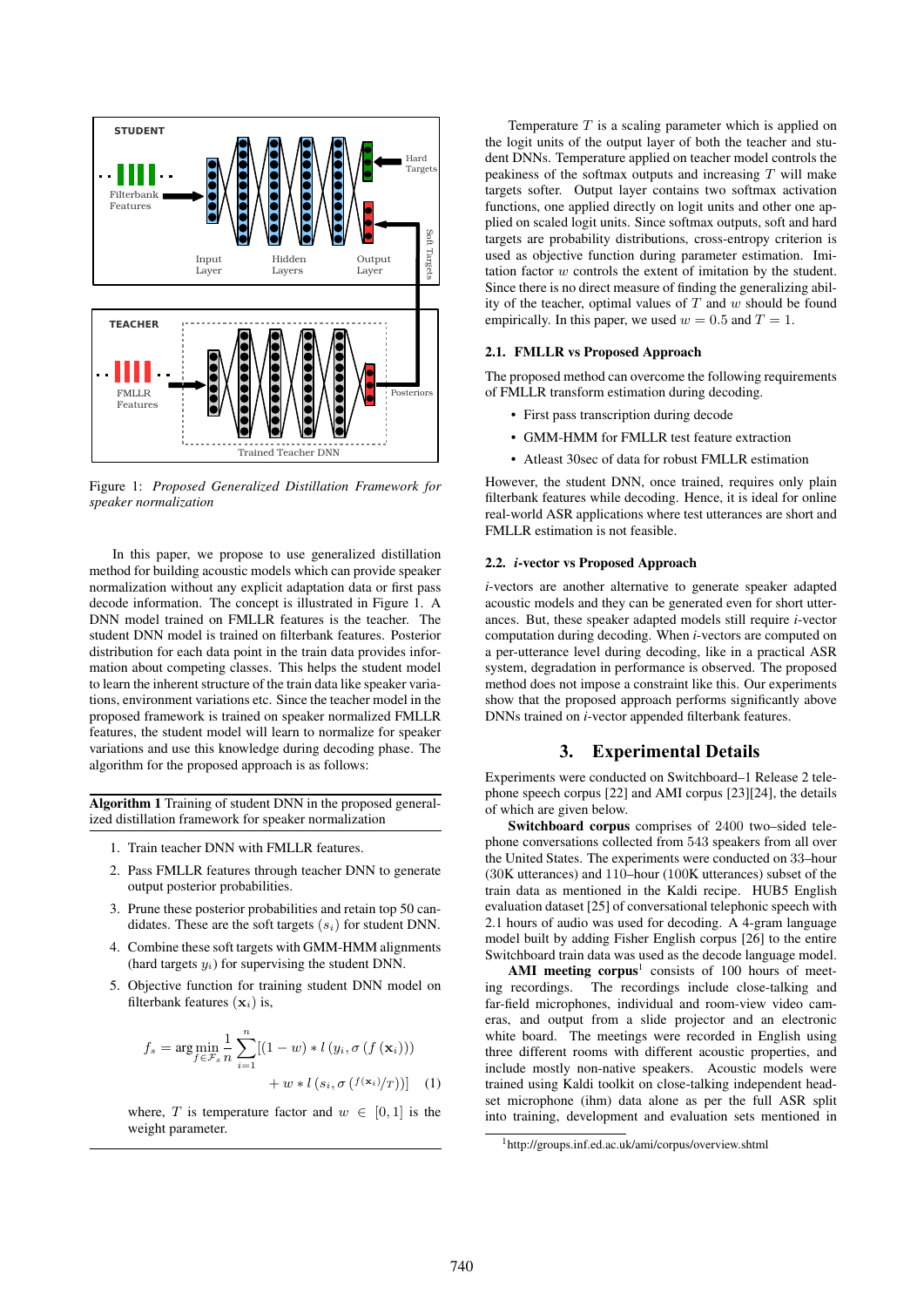

Figure 2: *Cross-validation data frame accuracy for various DNNs trained on Switchboard-110hour and AMI corpus*

http://groups.inf.ed.ac.uk/ami/corpus/datasets.shtml. A 3-gram language model built from the entire ihm AMI train data was used for decoding purposes.

Using a frame length of 25ms and frame shift of 10ms, we extracted 13-dimensional Mel frequency cepstral coefficients (MFCC) for each frame. First and second order derivatives were augmented to this feature to get a 39-dimensional vector, which is then mean normalized at speaker level. Nine consecutive frames of MFCC are then spliced together and projected to a 40-dimensional vector using linear discriminant analysis (LDA) and further diagonalized by maximum likelihood linear transformation (MLLT). These are then speaker-normalized via FMLLR transform computed on a per speaker basis. Additionally, 40-dimensional log Mel filterbank features were also extracted for every frame. Delta and acceleration components were augmented to it and was then cepstral mean normalized (CMN) at speaker level to form 120-dimensional feature.

#### 3.1. Details of Baseline DNNs

We extracted 120-dimensional filterbank (40 + $\Delta$  +  $\Delta\Delta$ ) and 40-dimensional FMLLR features to train DNN models using frame length of 25ms and frame shift of 10ms. Kaldi toolkit [27] was used for building GMM-HMM and DNN-HMM models. All the DNNs had 6 hidden layers with sigmoid activation functions and 2048 neurons in each layer. The number of units in the output softmax layer equals the number of contextdependent states in phonetic decision tree. The frame-level alignment information was taken from the DNN trained on FM-LLR features.

Additionally, *i*-vectors were augmented to the input filterbank features to supply speaker information. An Mdimensional *i*-vector was extracted for all train and test utterances from a full-covariance GMM with 512-mixture components trained on LDA features, where  $M = \{40, 100\}$  for Switchboard-33hour and 110hour respectively. For AMI, 100 dimensional *i*-vector was extracted for all train and test utterances from a diagonal-covariance GMM with 1024-mixture components trained on FMLLR features as mentioned in Kaldi recipe.

Prior to training, the entire training data was randomized at

frame level. Layer-wise RBM pretraining was used for initializing DNN parameters. Stochastic gradient descent with minibatch size of 256 frames and learning rate of 0.008 is used for supervised training. Over a context window of 11 frames (±5), the input features were stacked and fed to the DNN. Early stopping was used to avoid over fitting. Weighted finite state transducer (WFST) based graph generated for GMM-HMM model was used for decoding the DNN models by scaling DNN posteriors with class priors computed from alignments. Both speaker-wise and utterance-wise CMN versions of the test data was used for decoding to compare the effectiveness of the model for real time applications.

#### 3.2. Details of Distillation DNN

In our experiments, we considered DNN model trained on FM-LLR features as teacher DNN model. The student DNN model is trained on filterbank features. The architecture of these models is as explained in section 3.1. The soft targets for the student model is generated by passing FMLLR features through the teacher model with  $T$  values applied on the softmax function. Once posteriors were extracted from the teacher model, a threshold posterior probability was used to prune the soft targets. The values below the threshold were made zero. The concept of threshold was used to reduce the number of target posteriors, which in turn reduces the number of memory reads and overall training time. The threshold was chosen in such a manner that at most 50 target posteriors remained. For training student DNN, tied-state targets obtained from frame level DNN alignments and pruned soft targets were appended and multitask optimization was performed. Multiple imitation factors and temperatures have to be tried empirically to find the best possible combination of  $w = 0.5$  and  $T = 1$ .

## **4. Results & Discussion**

Figure 2 shows the frame accuracy on cross-validation data for baseline and distillation DNNs in Switchboard-110hour and AMI corpus. It shows that the proposed distillation DNN, although trained using just the filterbank features, is closer to that of DNN trained on *i*-vector appended filterbank features. This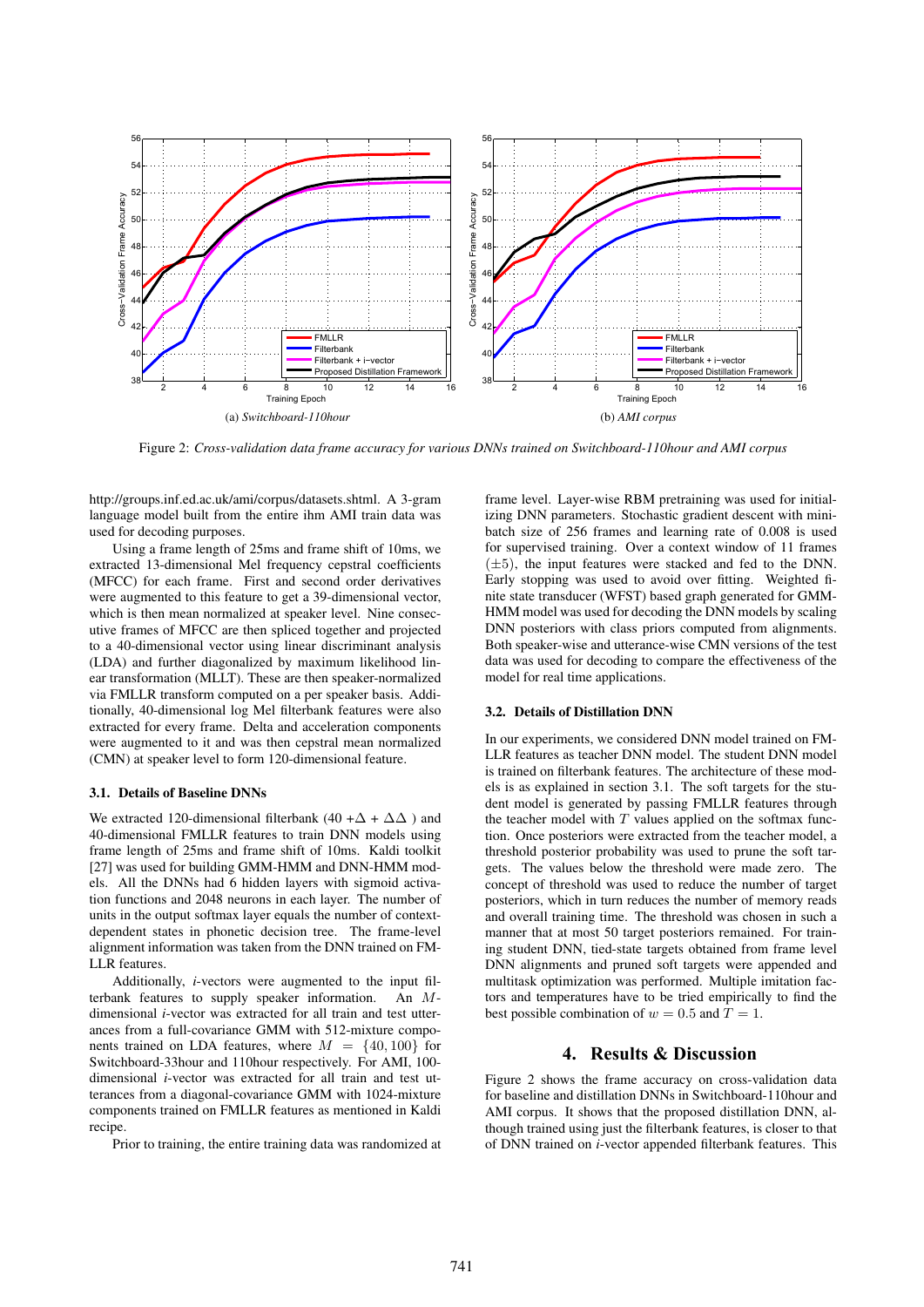Table 1: *Word Error Rate (%) of various DNN acoustic models for Switchboard 33-hour and 110-hour with 4-gram language model tested against HUB5 English evaluation dataset*

|                                                                                       | Switchboard-33hour                   |                 |                                        |                 | Switchboard-110hour                  |                 |                                        |                 |
|---------------------------------------------------------------------------------------|--------------------------------------|-----------------|----------------------------------------|-----------------|--------------------------------------|-----------------|----------------------------------------|-----------------|
| <b>Features</b>                                                                       | Speaker-wise<br><b>Normalization</b> |                 | Utterance-wise<br><b>Normalization</b> |                 | Speaker-wise<br><b>Normalization</b> |                 | Utterance-wise<br><b>Normalization</b> |                 |
|                                                                                       | swbd                                 | swbd+<br>callhm | swbd                                   | swbd+<br>callhm | swbd                                 | swbd+<br>callhm | swbd                                   | swbd+<br>callhm |
| Filterbank                                                                            | 21.0                                 | 27.6            | 22.7                                   | 29.7            | 17.4                                 | 23.6            | 18.9                                   | 25.4            |
| $Filterbank + i-vector$                                                               | 20.3                                 | 27.0            | 22.6                                   | 29.7            | 17.3                                 | 23.9            | 19.2                                   | 26.2            |
| <b>FMLLR</b>                                                                          | 18.4                                 | <b>25.0</b>     | 28.3                                   | 38.0            | 15.8                                 | 21.8            | 24.7                                   | 33.2            |
| <b>Generalized Distillation Framework</b><br>$Teacher = FMLLR$ ; Student = Filterbank | 19.8                                 | 26.4            | 21.5                                   | 28.4            | 16.8                                 | 22.8            | 18.3                                   | 24.6            |

\**swbd*: Swichboard component of HUB5, *swbd+callhm*: Entire HUB5 comprising of both Switchboard and CallHome components

| <b>Features</b>                 | Speaker-wise<br><b>Normalization</b> |      | Utterance-wise<br><b>Normalization</b> |      |  |
|---------------------------------|--------------------------------------|------|----------------------------------------|------|--|
|                                 | dev                                  | eval | dev                                    | eval |  |
| Filterbank                      | 27.5                                 | 29.7 | 31.0                                   | 33.3 |  |
| $Filterbank + i-vector$         | 26.6                                 | 28.0 | 31.5                                   | 34.1 |  |
| <b>FMLLR</b>                    | 26.8                                 | 27.5 | 33.7                                   | 36.6 |  |
| <b>Generalized Distillation</b> | 26.9                                 | 28.7 | 30.1                                   | 32.2 |  |
| $Teacher = FMLLR$ ;             |                                      |      |                                        |      |  |
| $Student = Filterbank$          |                                      |      |                                        |      |  |

Table 2: *Word Error Rate (%) of various DNN acoustic models for AMI corpus with 3-gram language model*

\*Only independent headset microphone data is used for training

is due to the supervision from the soft targets generated from DNN trained on FMLLR features which transfers knowledge about speaker normalization to the distillation DNN.

Tables 1 and 2 provides the word error rate (WER) of the various DNN acoustic models mentioned in sections 3.1 and 3.2 for Switchboard-33hour and 110hour and AMI corpus respectively. The results are compartmentalized into two: speakerwise normalization and utterance-wise normalization. Speakerwise normalization refers to the scenario where the normalization operations like CMN, FMLLR and *i*-vector are computed on a per-speaker basis for the test utterances and vice-versa for utterance-wise normalization. The following observations can be made:

- The proposed generalized distillation framework trained using filterbank features, learns about speaker normalization information from DNN trained on FMLLR features and mimics this knowledge during test without the requirement of explicit speaker information via *i*-vectors or FMLLR transformed test features.
- The proposed method performs significantly above DNN trained on filterbank features and *i*-vector augmented filterbank features in the case of Switchboard. This can be verified from Figure 2 where the cross validation data frame accuracy of the proposed method is above the DNN trained on *i*-vector appended filterbank features. However, for AMI corpus, the *i*-vectors are extracted from GMM trained from FMLLR features and get this added benefit which aids them in performing at par with FMLLR features as shown in Table 2. The proposed

method in this case performs better than DNN trained on filterbank features and not on their *i*-vector appended counterparts. The proposed method, however, has the advantage of not computing speaker-related features during decoding phase.

- In speaker-wise normalization scenario, the proposed method degrades on an average of 1.5% absolute in WER compared to DNN trained on FMLLR features. This is to be expected as in generalized distillation framework, the student model can perform only at par or below that of the teacher model.
- In utterance-wise normalization case, the proposed method performs well above all other DNNs. As only a single, possibly short utterance is available to compute the FMLLR transform or *i*-vector, the estimation of these features degrades. But the proposed method, having imposed no such constraints on the test utterance, requires just the filterbank features for decoding. Thus makes the distillation framework of speaker normalization ideal for real-world applications.
- The afore mentioned observations are consistent with increase in the amount of train data (33hour to 110hour) and across different speech corpora (Switchboard, AMI).

## **5. Conclusion**

In this paper, we explored the use of generalized distillation framework for speaker normalization. The student DNN trained on filterbank features learns from a teacher DNN trained on FMLLR features. In decoding phase, the student model requires only filterbank features as input and will be able to approximate the speaker-normalizing function learned from the teacher DNN. The proposed method thus overcomes the limitations of FMLLR transforms like dependency on GMM-HMM model, first pass transcription and constraint on the length of utterance for transform estimation. Unlike in FMLLR and *i*vector, the proposed approach does not require estimation of speaker-related features during decoding. Experiments done on Switchboard-33hour, 110hour and AMI corpus shows that the proposed approach performs significantly above DNNs trained on filterbank features and their *i*-vector appended counterparts, when speaker-wise normalization is done on test utterances. The proposed approach performs significantly above DNNs trained on FMLLR, filterbank features with or without *i*-vectors when utterance-wise normalization is done.